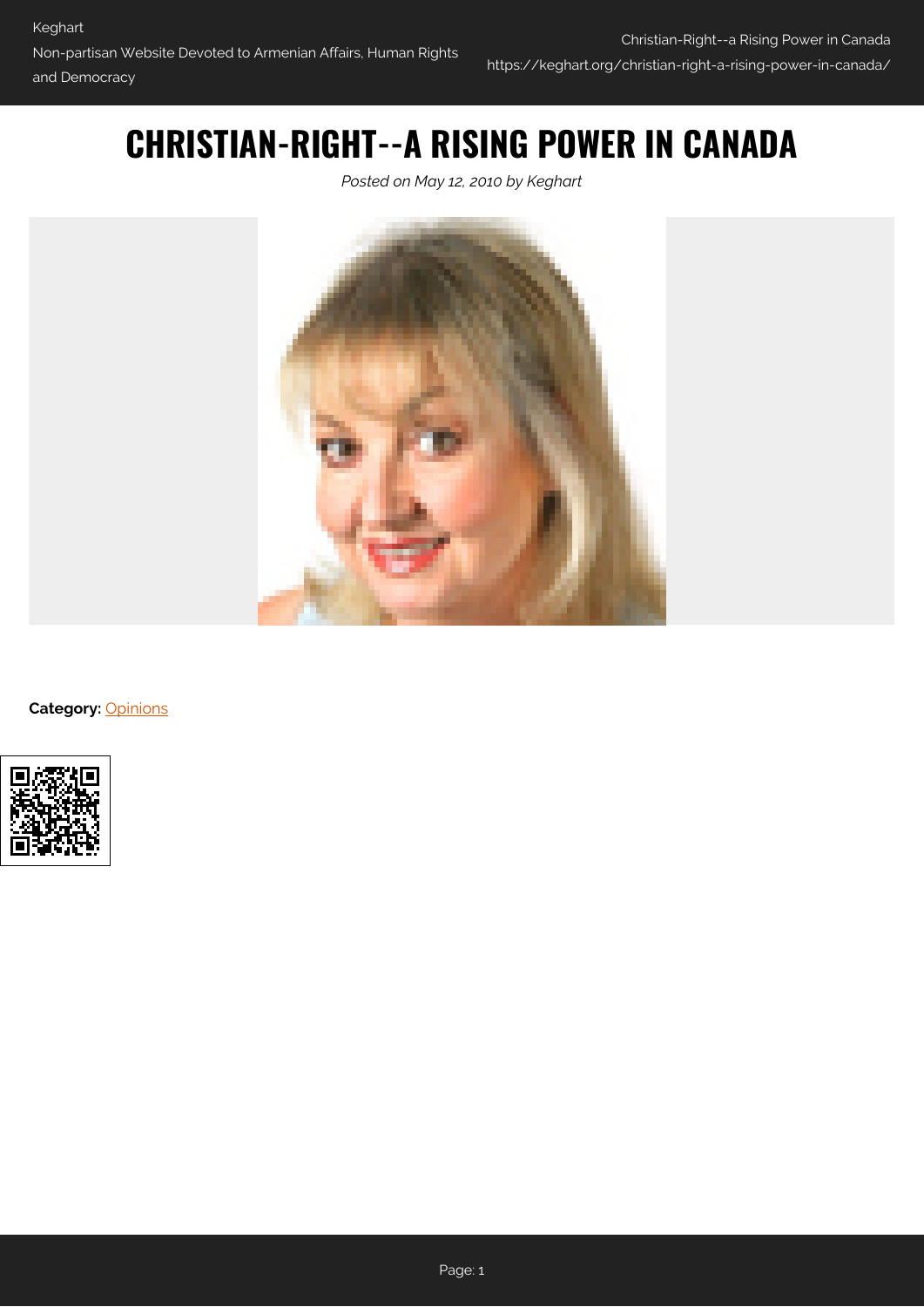By Antonia Zerbisias, [Toronto Star](http://www.thestar.com/news/canada/article/807640--timing-of-book-s-release-downright-divine), 11 May 2010

Marci McDonald should count her blessings.

The timing of her potentially bound-to-be-explosive book, The Armageddon Factor: the Rise of Christian Nationalism in Canada, which hits bookstore today, might be is, if not sublime, downright divine.

That's because, Tuesday morning on Parliament Hill, hundreds of elected officials, lobbyists, assorted Parliament Hill types as well as the nation's faithful are gathering for the 45th annual National Prayer Breakfast, where they will "pray in the spirit of Jesus Christ for Canada.''

By Antonia Zerbisias, [Toronto Star](http://www.thestar.com/news/canada/article/807640--timing-of-book-s-release-downright-divine), 11 May 2010

Marci McDonald should count her blessings.

The timing of her potentially bound-to-be-explosive book, The Armageddon Factor: the Rise of Christian Nationalism in Canada, which hits bookstore today, might be is, if not sublime, downright divine.

That's because, Tuesday morning on Parliament Hill, hundreds of elected officials, lobbyists, assorted Parliament Hill types as well as the nation's faithful are gathering for the 45th annual National Prayer Breakfast, where they will "pray in the spirit of Jesus Christ for Canada.''

What's more, The Armageddon Factor, which examines the religious right across the faiths and how Stephen Harper's government has forged bonds with it, comes after weeks of reports on Conservatives opposition to abortion and family planning, the defunding of activist womens' groups, the withdrawal of subsidies to gay pride events across the country, the cuts to KAIROS and the publication of an unprecedented amount of grants to Bible schools.

"My problem was, as my book went to bed, headlines were coming daily," McDonald says over the phone from her Toronto home. "All my worries about having to prove my case that this government is intent on cultivating the social conservative constituency in this country were nothing to worry about. They were doing it so openly that you could hardly keep up with the headlines."

The book, which sprang from her controversial 2006 piece for The Walrus, "Stephen Harper and the TheoCons," is a clarion call to Canadians  $-$  and to the Ottawa press gallery  $-$  to pay attention to how the religious right, especially evangelical Christians who belong to many ethnic groups, is increasingly influencing both foreign and domestic policy. That while growing and gaining greater access to the corridors of government.

"This was not a polemic I wrote; I do not reveal that Stephen Harper has a secret altar in his basement. But I did try to connect the dots because everybody was telling me this isn't happening

 $\pmb{\times}$ 

 $\pmb{\times}$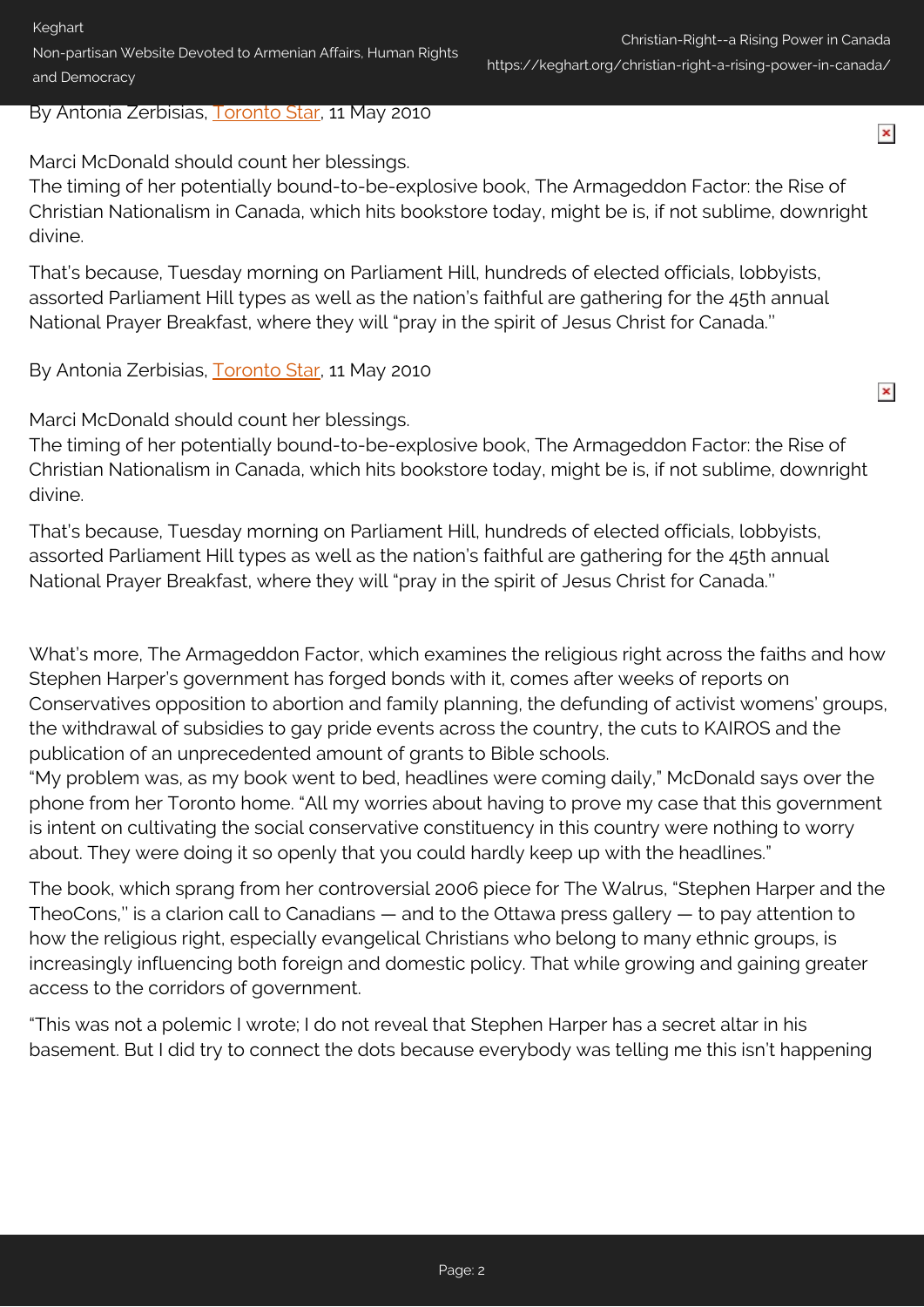In her book, she tracks how the transformation of Canada has been happening incrementally but

inexorably. Consider one of the Harper government's first moves: the cancellation of the Liberals' long-

promised national daycare program for a \$25/week taxable stipend per child.

"That showed the canniness of Harper's strategy,'' explains McDonald. "Most people saw it as, 'Oh yes the neocons don't like government-funded social policies.' What they didn't realize was that he was also pandering to social conservatives who don't believe that the government should have any role in child-rearing, who believe that mothers should be at home bringing up their children or who send their children to religious daycares and schools. It was one of those policies that cut across both of his constituencies, economic and social. That would characterize most of his policies."

Then there's abortion. Despite Harper's repeated claim that he doesn't want to re-open the debate, his caucus never closes it.

For example, two years ago, it was a private member's bill to protect "the unborn child.'' Most recently, it's an attempt by Winnipeg-South MP Rod Bruinooge, chair of the Pro-Life Caucus, to charge anybody who "coerces'' a woman to have an abortion.

Says McDonald: "Harper won't associate the government with (abortion) by putting forth a government bill. He will test the waters with private members' bills. That's where the gradual erosion will take place. You get a restriction here, a restriction there, and pretty soon ..."

Her voice trails off.

Many of these policies are coming not only from MPs and the party grassroots but straight from the PMO where senior staffers such Darrel Reid (Focus on the Family) and Christian educator Paul Wilson advise Harper.

"I just want people to know the facts,'' says McDonald. "It is the connections, the depth of the organizational roots, that these organizations have put down in Ottawa. These are not known. Four years ago, they were not being catered to, they weren't being invited to VIP receptions, they weren't being asked for special election events, they weren't having special letters read out their rallies, they weren't getting (security) passes to Parliament Hill.

"And I am talking about fairly radical groups.''

These groups have been aided in their mission by some of the most extreme elements of the Christian right in the U.S. Groups headed by the likes of Pat Robertson and the late Jerry Falwell, who blamed 9/11 on "the pagans, and the abortionists, and the feminists, and the gays and the lesbians." Groups led by Toronto's Charles McVety, who railed against same sex rights in Canada, and who, last month, organized the defeat of Ontario's new sex education curriculum.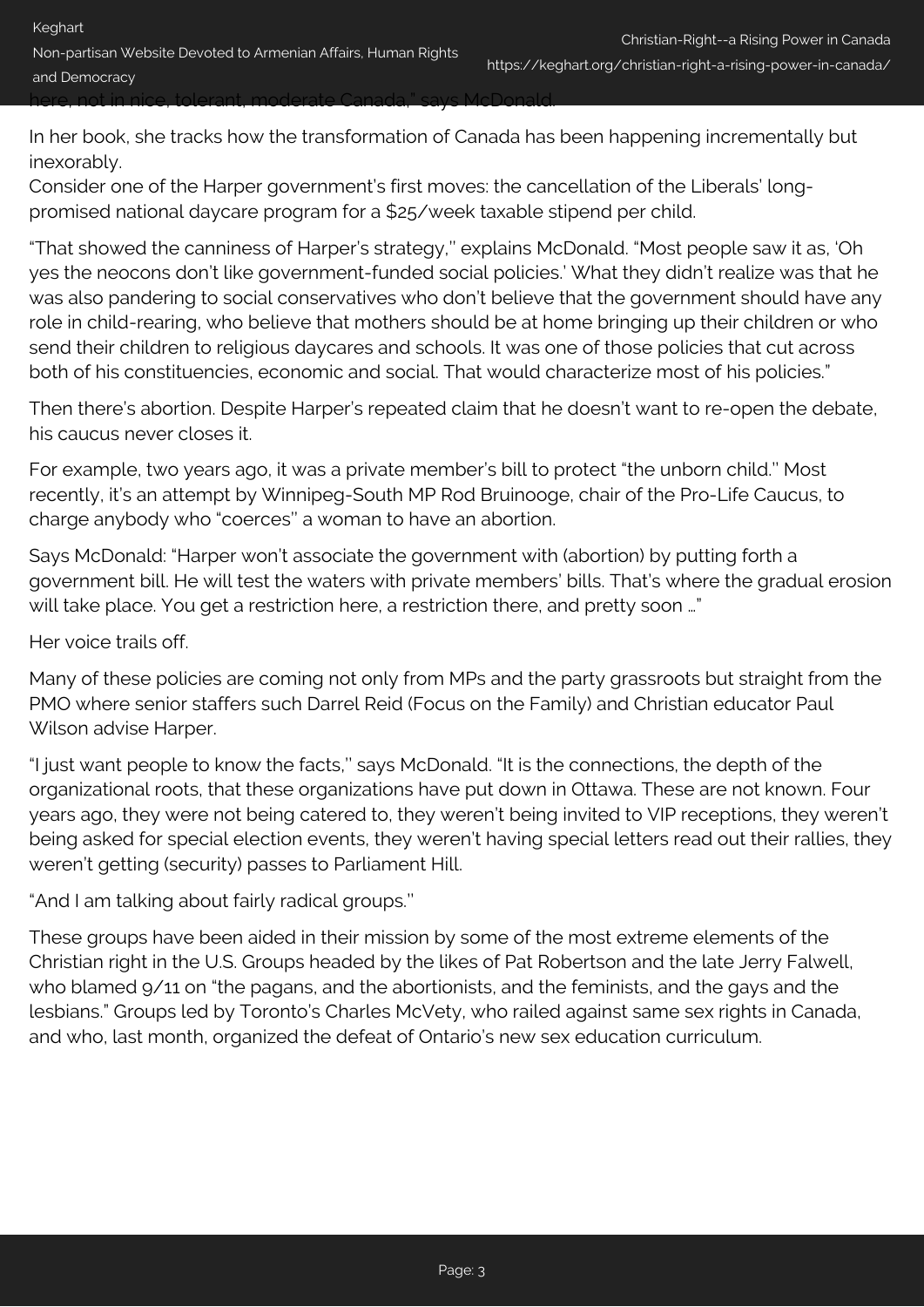"Without the same-sex marriage debate, I don't think this movement would be as strong, it wouldn't

have come together, it wouldn't have been galvanized," notes McDonald. "American groups wouldn't have jumped to fund or to send in their rhetoric here practically prepackaged because they were afraid the infection would seep over the border. So why should we be surprised when Gay pride is defunded?"

According to The Armageddon Factor, evangelicals believe Canada has to clean up its act on abortion, feminism, and homosexuality because it has a special role to play in the "end times."

That's because of Psalms 72: 8-9, which leads off the book, and foretells of "dominion … from sea to sea, and from the River to the ends of the earth."

Never mind that it was likely about an ancient tribal leader's turf. Many evangelicals see it as a sign, as they see how Parliament Hill's Peace Tower clock, which stopped because of electrical problems for the first time ever in 2006, stopped at 7:28.

That brings us to The Rapture which, as McDonald describes it, is "that mythic moment when some born-again Christians expect to be snatched up to salvation before the battle of Armageddon.''

But only if you're saved of course.

"Canada seems to be the only country to have its geography described in the Bible,'' notes McDonald, not entirely joking. "Canada must fulfill its Biblical destiny. That's why evangelicals want to see Canada declared a Christian nation.''

Don't think it can't happen. There is, officially, no separation between church and state in Canada, despite what many assume.

"I think we should be vigilant," says McDonald. "We have to decide what kind of a country we want to live in. We have to stay on top of these issues because this is a government wedded to secrecy.

"It's the old story about cooking a frog. You don't put the frog in boiling water, it will jump out. You put it in a pot of cold water and slowly turn up the temperature.

"This government has chosen a strategy (that) risks changing the Canada that most of us have agreed we want to live in and the tolerance that we have built, faulty as it is.''